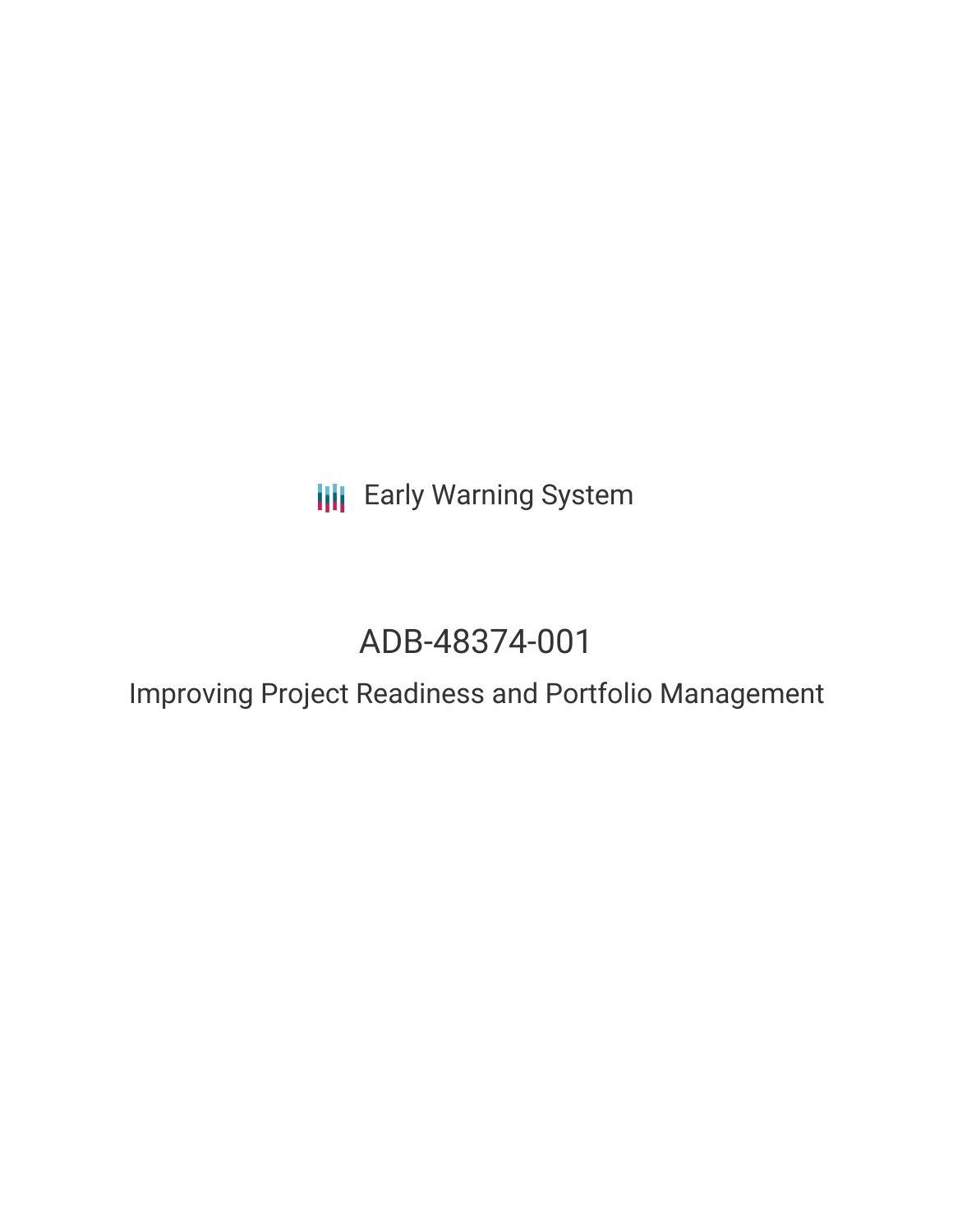

### **Quick Facts**

| <b>Countries</b>               | Sri Lanka                                 |
|--------------------------------|-------------------------------------------|
| <b>Financial Institutions</b>  | Asian Development Bank (ADB)              |
| <b>Status</b>                  | Active                                    |
| <b>Bank Risk Rating</b>        | U                                         |
| <b>Voting Date</b>             | 2014-12-15                                |
| <b>Borrower</b>                | Ministry of Finance and Planning          |
| <b>Sectors</b>                 | Law and Government, Technical Cooperation |
| <b>Investment Type(s)</b>      | Grant                                     |
| <b>Investment Amount (USD)</b> | $$1.50$ million                           |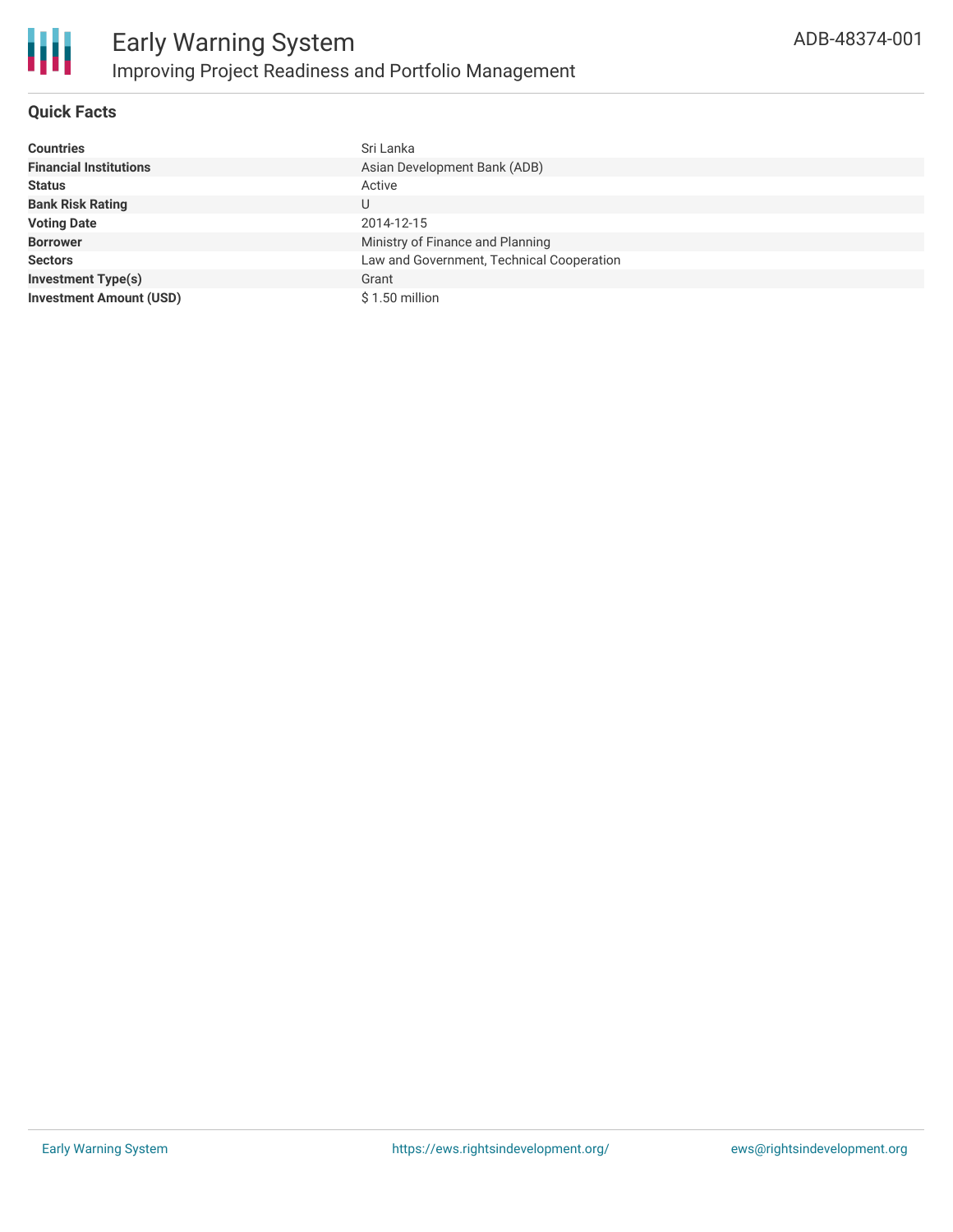

#### **Project Description**

This project provides assistance to energy agency with on-time readiness and enhanced portfolio performance for implementation of ADB-financed projects and with developing and maintaining a project performance monitoring system including portfolio review meetings.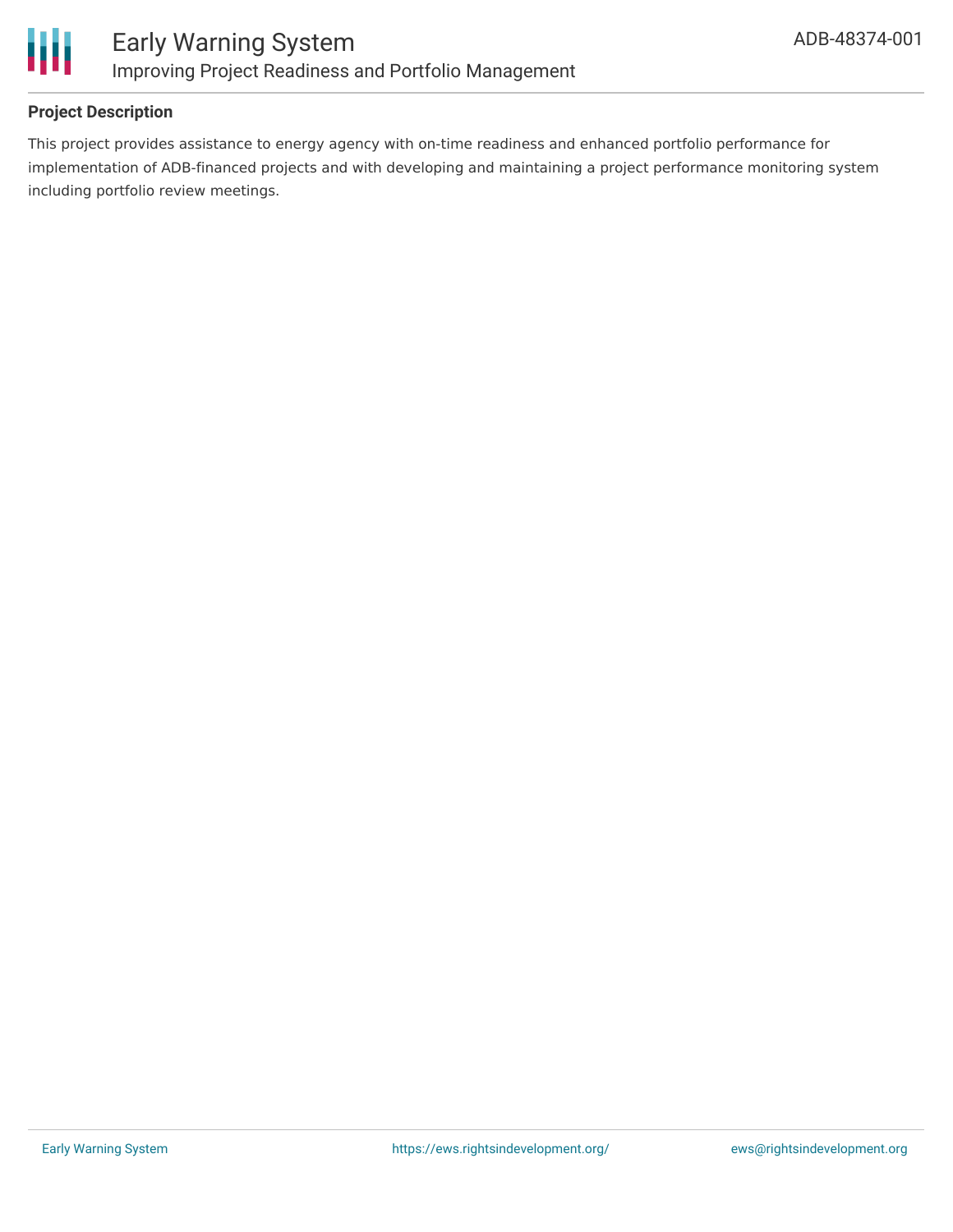

#### **Investment Description**

Asian Development Bank (ADB)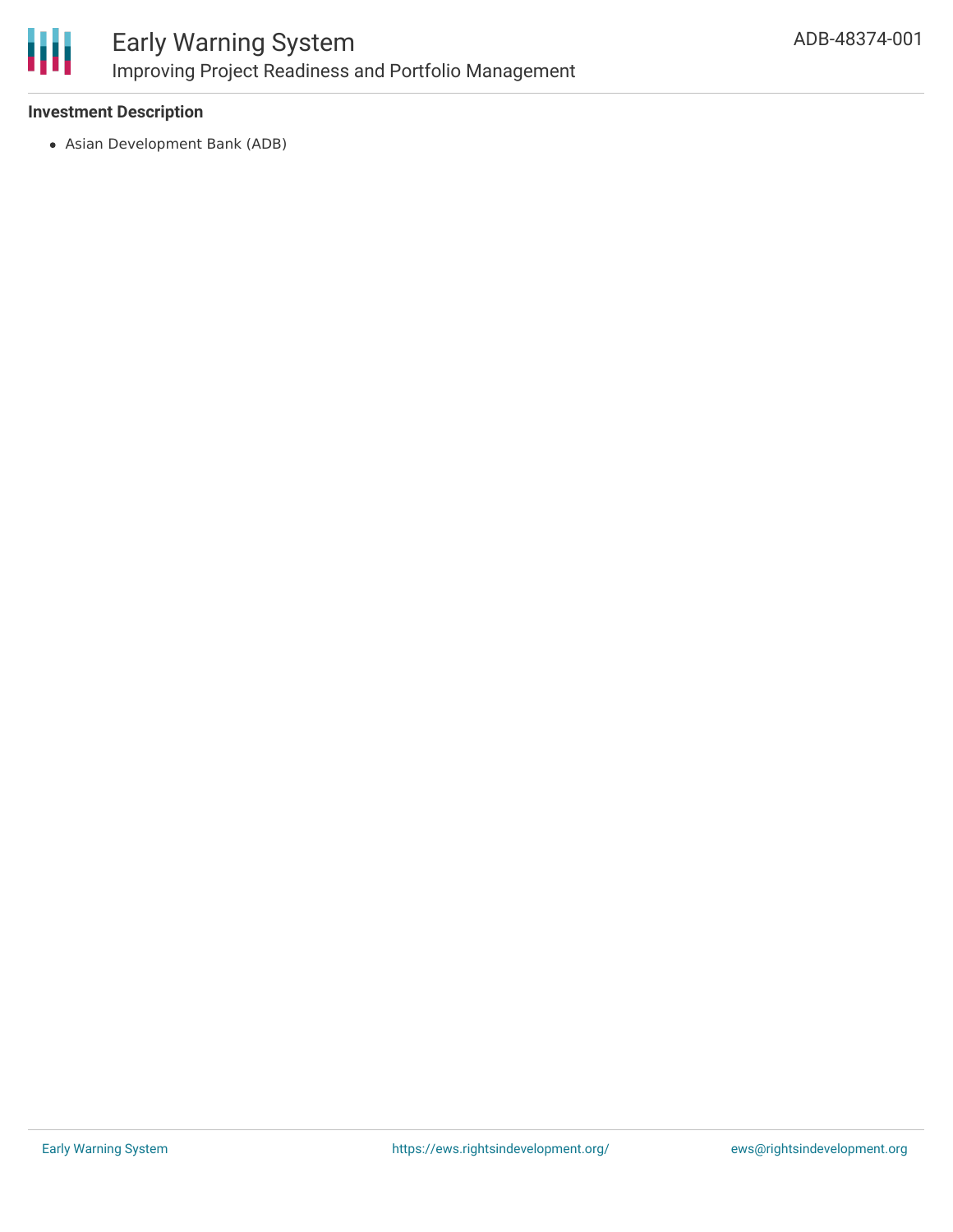

#### **Contact Information**

Ministry of Finance and Planning P.O. Box 277 The Secretariat Building, Colombo 1 Sri Lanka

#### ACCOUNTABILITY MECHANISM OF ADB

The Accountability Mechanism is an independent complaint mechanism and fact-finding body for people who believe they are likely to be, or have been, adversely affected by an Asian Development Bank-financed project. If you submit a complaint to the Accountability Mechanism, they may investigate to assess whether the Asian Development Bank is following its own policies and procedures for preventing harm to people or the environment. You can learn more about the Accountability Mechanism and how to file a complaint at: http://www.adb.org/site/accountability-mechanism/main